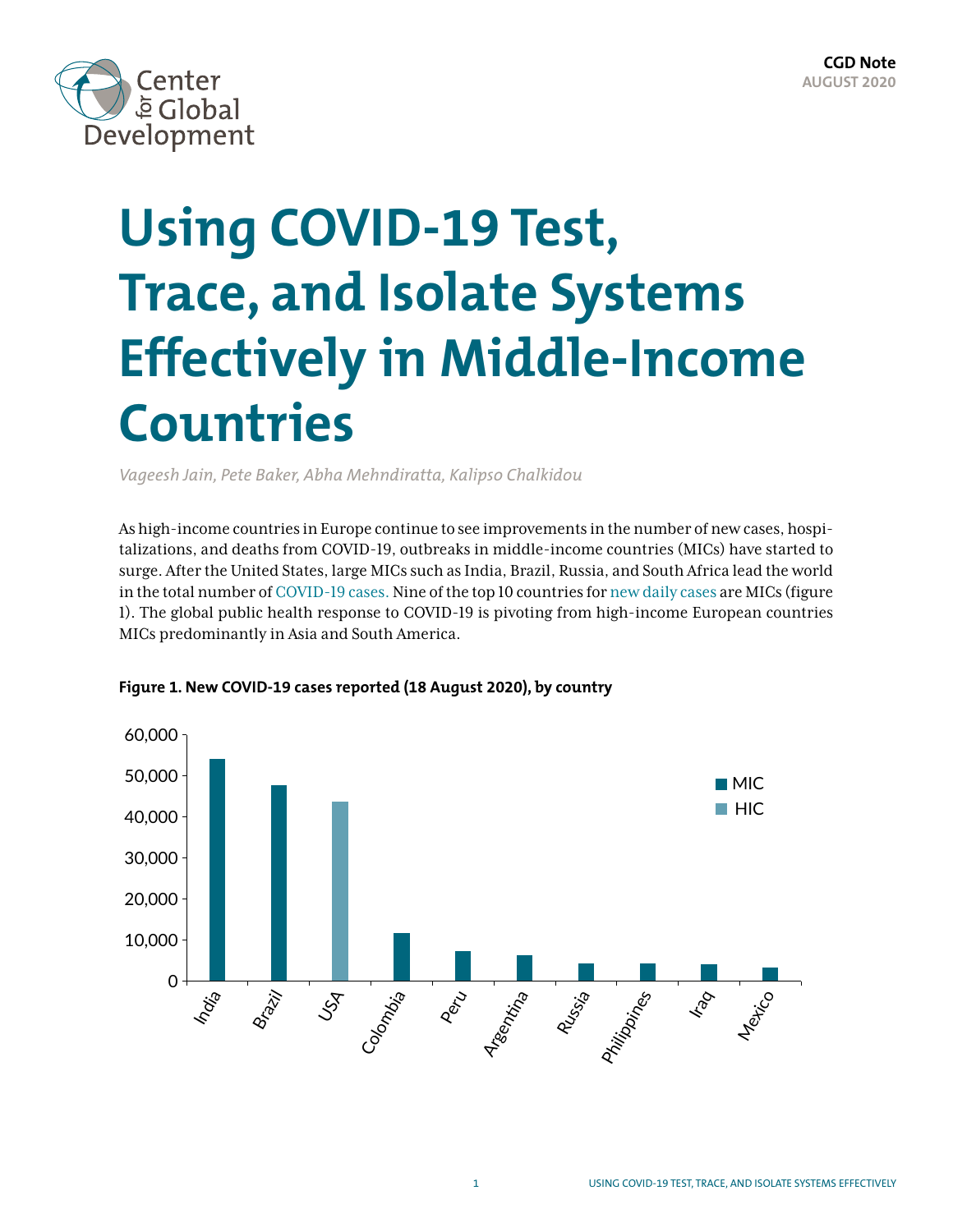Effective test, trace, and isolate (TTI) systems have featured alongside other measures in a number of high-income countries, such as South Korea and Taiwan. Such strategies can be more efficient than mass testing or screening approaches under certain circumstances. [Modellers have found that tar](https://www.medrxiv.org/content/10.1101/2020.05.29.20117010v1.full.pdf)[geted contact tracing would mitigate the risk of a second wave](https://www.medrxiv.org/content/10.1101/2020.05.29.20117010v1.full.pdf) at just a fraction of the cost of large lockdowns. TTI systems may therefore be particularly valuable in MICs, where social and economic circumstances do not support large and long-term lockdowns. But investing in such systems in MICs comes with a number of limitations and opportunity costs. To make the most of a national TTI system, decision-makers will need to understand its role in different phases of an epidemic, and, alongside wider health objectives, consider local and regional inequity in the availability of resources, and optimise its constituent parts (i.e. testing, contact tracing, and isolation).

## **Here, we present seven key recommendations for COVID-19 test, trace and isolate systems, accounting for the specific context of MICs:**

- 1. Use TTI alongside other public health interventions as part of a [layered approach to disease con](https://www.cgdev.org/blog/beyond-lockdown-sustainable-covid-control-lmics)[trol,](https://www.cgdev.org/blog/beyond-lockdown-sustainable-covid-control-lmics) focussing limited resources on new clusters and high-risk settings during the peak of an epidemic.
- 2. Build TTI systems around unified public health objectives that go beyond COVID-19 alone, recognising pre-existing health needs as well as those exacerbated by the crisis.
- 3. Standardise the impact of TTI systems at a subnational level through targeted investment in health system strengthening, emergency preparedness, disease surveillance, and public health education.
- 4. Ration tests through the use of pooled testing where the pre-test odds of COVID-19 are low, and syndromic surveillance systems where the pre-test odds of COVID-19 are high.
- 5. Minimise financial and social barriers to testing, with tests paid for by governments in populations that are vulnerable to catastrophic health expenditures.
- 6. Invest in the recruitment and retention of community health workers for manual contact tracing, ensuring sufficient public engagement to encourage participation and to build trust in public health institutions.
- 7. Provide voluntary financial, humanitarian, and accommodation support to enable vulnerable cases (and contacts) to isolate effectively where otherwise not possible.

## THE MIDDLE-INCOME CONTEXT

MICs make up a large and heterogeneous group of countries with varying population demographics, economies, systems of governance, social norms, cultures, and health systems. Nonetheless, they share many common characteristics that make them different from both high- and low-income countries, and especially vulnerable to COVID-19. MICs as a group are home to [three-quarters of the world's](https://www.worldbank.org/en/country/mic)  [population and 62 percent of the world's poor,](https://www.worldbank.org/en/country/mic) with many living in slums and informal settlements. Cities are typically densely populated, with growing, young, urban, mobile, and unequal populations. MICs [account for about one-third of global GDP,](https://worldpopulationreview.com/country-rankings/middle-income-countries) with large informal sectors that drive global economic growth. Globally, obesity was responsible for approximately 8 percent of deaths in 2017, but in MICs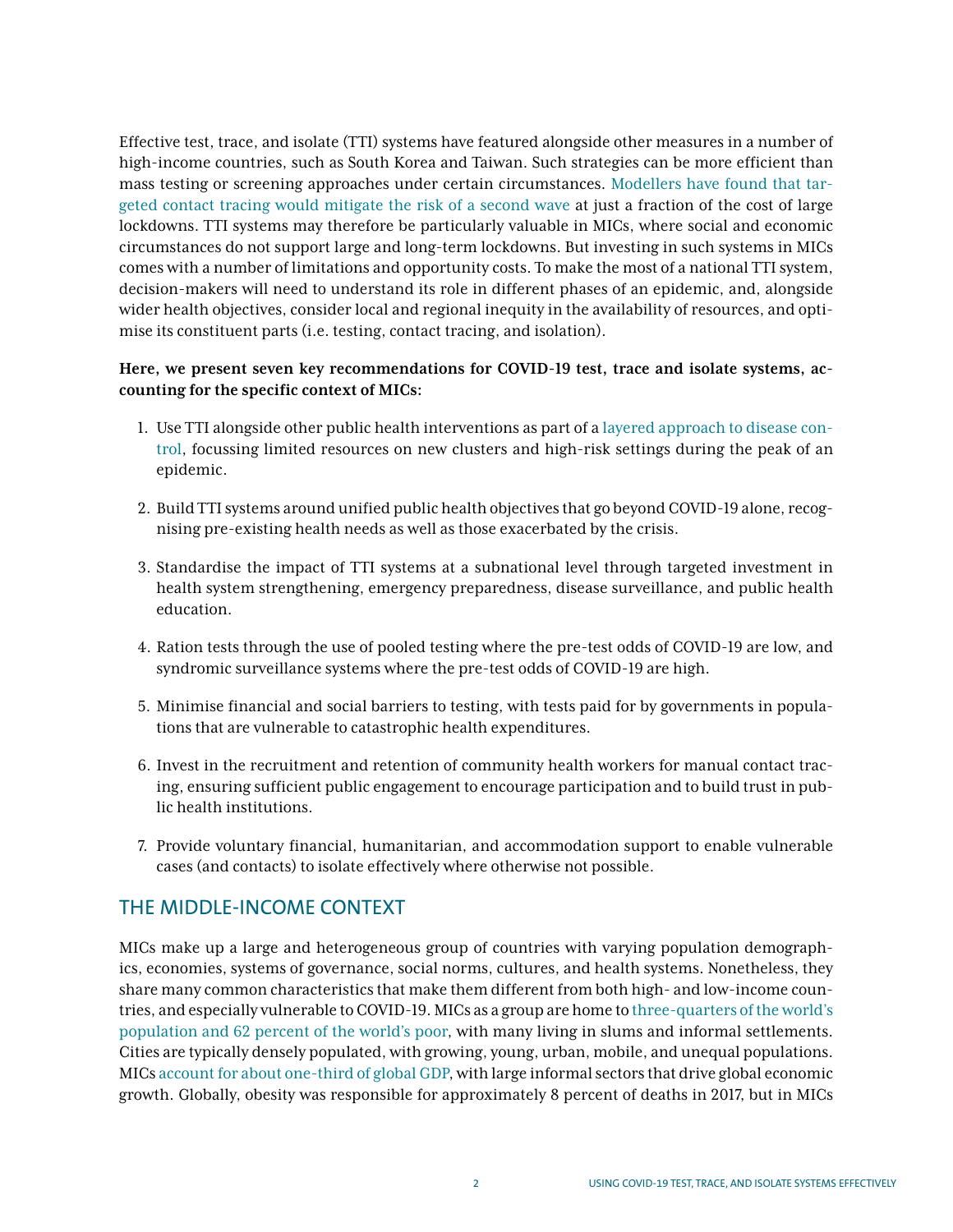this figure was almost [double at 15 percent.](https://ourworldindata.org/obesity) Cardiovascular disease, hypertension, and diabetes, [as](https://link.springer.com/article/10.1007/s00038-020-01390-7)[sociated with COVID-19 disease severity,](https://link.springer.com/article/10.1007/s00038-020-01390-7) are also [concentrated in MICs](https://www.ncbi.nlm.nih.gov/pmc/articles/PMC6843962/). This presents a challenge for COVID-19 control in otherwise young and relatively low-risk populations.

Most MICs are accustomed to infectious diseases. With unequal development, many populations within MICs remain in the early stages of the epidemiological transition, where infectious diseases are still the major cause of death. Outbreak response and disease surveillance systems are therefore well established in many MICs. In China for instance, technology was already firmly embedded into the health protection system, meaning when COVID-19 arrived, authorities were quickly able to track people's movements over time. Using personal data, [WeChat and Alipay released colour-based QR](https://www.amnesty.org/en/latest/news/2020/04/how-china-used-technology-to-combat-covid-19-and-tighten-its-grip-on-citizens/)  [codes](https://www.amnesty.org/en/latest/news/2020/04/how-china-used-technology-to-combat-covid-19-and-tighten-its-grip-on-citizens/) to aid outbreak response: green for "safe," yellow requiring a seven-day quarantine, and red for a 14-day quarantine. Not all MICs have had a similar experience with technology, but some MIC TTI systems may be supported by favourable social attitudes to infectious disease. A [YouGov public opin](https://yougov.co.uk/topics/health/articles-reports/2020/03/21/international-covid-19-tracker-how-public-opinion-)[ion survey across 25 countries](https://yougov.co.uk/topics/health/articles-reports/2020/03/21/international-covid-19-tracker-how-public-opinion-) found that those living in Asia were more fearful of catching COVID-19, and the pandemic had a greater impact on behaviour (including hygiene, wearing facemasks, and avoiding crowded areas), compared to populations in Europe and North America. Although not all MICs will be in the same position, those in Asia may find that these sociocultural factors can be mobilized to enhance the successful implementation of their TTI systems through public participation, extensive data sharing, and compliance with guidance.

## WHEN TO TEST, TRACE, AND ISOLATE?

TTI on its own cannot be relied upon to keep the virus's reproduction number (or R value) below 1, as it will struggle to keep up when cases are growing exponentially. The Africa CDC [support the use of con](https://africacdc.org/download/recommendations-for-stepwise-response-to-covid-19/)[tact tracing](https://africacdc.org/download/recommendations-for-stepwise-response-to-covid-19/) in the initial phases of an epidemic, but not in the later phases where there is widespread nationwide transmission. The [World Health Organization \(WHO\) reiterates this message](https://www.who.int/publications/i/item/contact-tracing-in-the-context-of-covid-19), suggesting that contact tracing is of limited use when disease transmission is intense. They do not recommend halting TTI altogether, but rather focussing on low-prevalence areas and high-risk settings. In the UK, [contact tracing was abandoned](https://www.bmj.com/content/369/bmj.m1859) after community transmission outstripped existing resources but reinstituted after case numbers became more manageable. Many MICs will face a similar scenario where resources are eventually stretched. Research suggests that the transmissibility of SARS-COV-2 is highly variable, with as much as [80 percent of spread driven by as few as 10 percent of cases](https://www.sciencemag.org/news/2020/05/why-do-some-covid-19-patients-infect-many-others-whereas-most-don-t-spread-virus-all). Dynamic TTI systems informed by real-time data can therefore be effective by directing resources to areas with new outbreaks and clusters where containment may still be possible, as well as those in high-risk indoor settings.

Many high-income countries once past the peak [transitioned away from nationwide lockdowns](https://www.euro.who.int/en/health-topics/health-emergencies/coronavirus-covid-19/technical-guidance/2020/strengthening-and-adjusting-public-health-measures-throughout-the-covid-19-transition-phases.-policy-considerations-for-the-who-european-region,-24-april-2020), becoming more reliant on dynamic local systems, including TTI. Finding the equilibrium between largescale restrictive public health interventions and more targeted measures like TTI, once past the peak, will be particularly challenging for MICs. Even in the absence of lockdowns, the burden on TTI systems in high-income countries has been greatly lessened through social distancing. Where social distancing is well practiced, those who are positive for COVID-19 will have few close contacts that require identification and isolation. In the favelas, home to around 13 million Brazilians, [social distancing](https://www.thelancet.com/journals/laninf/article/PIIS1473-3099(20)30303-0/fulltext)  [and hand washing are virtually impossible.](https://www.thelancet.com/journals/laninf/article/PIIS1473-3099(20)30303-0/fulltext) TTI systems therefore, whilst advisable in all countries, may prove less sustainable in MICs, in the absence of other public health interventions to help restrict close contact. [A layered approach to COVID-19 control](https://www.cgdev.org/blog/beyond-lockdown-sustainable-covid-control-lmics) will be especially important whilst emerging from the peak of an epidemic, where MICs must be wary of complacency and over-reliance on local TTI systems.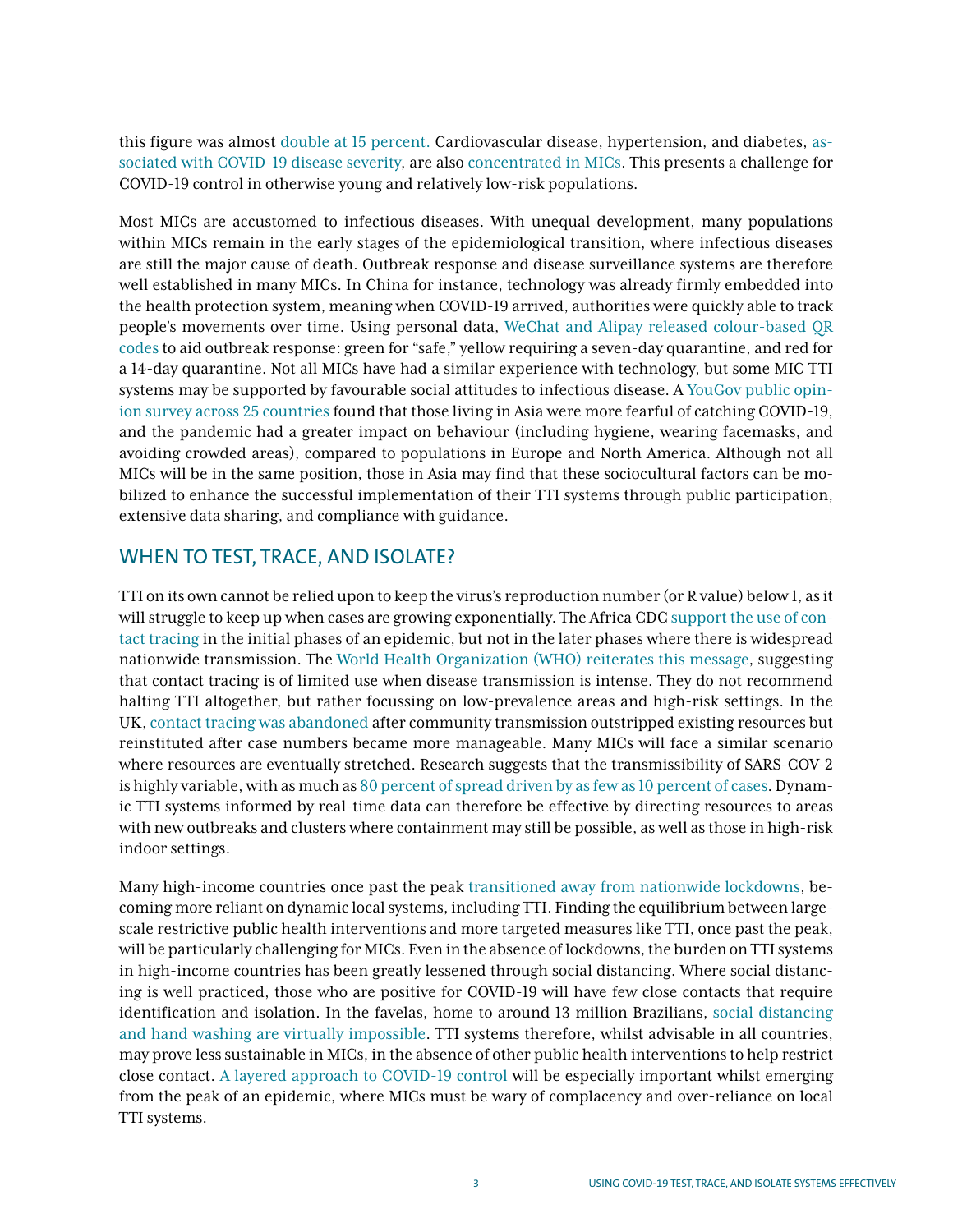# DEVELOPING UNIFIED PUBLIC HEALTH OBJECTIVES

The major problem with scaling up TTI systems is the opportunity cost of diverting resources away from other essential public health programmes and healthcare services. The [budget of the UK test](https://www.independent.co.uk/news/uk/politics/coronavirus-test-and-trace-system-england-government-budget-a9608656.html)  [and trace programme is £10 billion.](https://www.independent.co.uk/news/uk/politics/coronavirus-test-and-trace-system-england-government-budget-a9608656.html) In MICs, this scale of investment may be unpalatable. [Kenya has](https://www.pd.co.ke/news/blow-to-covid-19-fight-as-government-abandons-testing-44287/)  [already moved away from TTI,](https://www.pd.co.ke/news/blow-to-covid-19-fight-as-government-abandons-testing-44287/) with limited testing due to the costs associated with scaling up capacity. Any investment in a new disease-specific public health programme could take resources away from others, like health education, screening, WASH, and vaccination. According to a [UNICEF, WHO, and](https://www.who.int/immunization/monitoring_surveillance/immunization-and-covid-19/en/)  [GAVI pulse survey,](https://www.who.int/immunization/monitoring_surveillance/immunization-and-covid-19/en/) three-quarters of the 82 countries that responded reported COVID-19-related disruptions in their immunization programmes as of May 2020. Even other outbreak response activities are at risk if TTI systems are too narrow in their remit. In April, the Ghana Health Service reported at least [409 cases of meningitis in five regions, with 40 deaths.](https://www.brookings.edu/blog/future-development/2020/07/28/how-well-is-ghana-with-one-of-the-best-testing-capacities-in-africa-responding-to-covid-19/) Investigation showed that the high fatality was due to late reporting of cases, since the government was so focussed on COVID-19 alone.

The demand for essential public health services in MICs is greater than ever. Siphoning resources into a narrow and vertically organized COVID-19 response could further endanger these escalating public health needs. Given what we know about the [risk of severe illness in COVID-19,](https://www.cdc.gov/coronavirus/2019-ncov/need-extra-precautions/people-with-medical-conditions.html) public health programmes focussing on obesity, smoking, non-communicable diseases, malnutrition, and infectious diseases other than COVID-19 will be fundamentally critical in mitigating the impact of COVID-19. Developing unified objectives that consider COVID-19 against the backdrop of routine public health and healthcare services, as well as pandemic-related changes in health needs, is both possible and required. For many, a new and improved TTI system could be directly used in the health protection response for other common infectious diseases. Plans in the UK for [new swab tests](https://www.bbc.co.uk/news/uk-53632043), deployed through TTI, can detect influenza as well as COVID-19: undoubtedly helpful in limiting the transmission of both diseases simultaneously. To address the rising burden of non-communicable diseases in MICs, suspected COVID-19 patients identified through TTI could also be risk-stratified, and then educated, screened, or tested for conditions like cardiovascular disease and cancer. Broadening the remit of TTI systems to go beyond COVID-19 alone offers an opportunity to positively engage with the young individuals in MICs with poor health-seeking behaviour, who might otherwise be unknown to public health or healthcare services.

## STANDARDISING SUBNATIONAL IMPLEMENTATION OF TTI

TTI is a community-centred system that relies on accessible and high-quality public health systems, as well as wider health, education and communications infrastructure. Data from the UN Development Programme (UNDP) shows that when measuring the ratio of the average income of the richest 20 percent to the poorest 20 percent, [the top five countries globally are middle-income.](http://hdr.undp.org/en/indicators/135106) The same can be said when using the [GINI index to measure income inequality.](https://data.worldbank.org/indicator/SI.POV.GINI/) With wealth inequality and variable investment in healthcare, education, and infrastructure a longstanding issue for many MICs, TTI systems are unlikely to be uniformly effective across nations. [Some argue that the wealthier provinces in](https://www.telegraph.co.uk/global-health/science-and-disease/fears-coronavirus-surge-south-africa-goes-back-work/)  [South Africa, like Western Cape, are at an advantage over others](https://www.telegraph.co.uk/global-health/science-and-disease/fears-coronavirus-surge-south-africa-goes-back-work/) in having the infrastructure required to an enable TTI to be effective.

In India, [Kerala has been better placed](https://www.thebetterindia.com/220706/coronavirus-india-covid19-kerala-ias-hero-doctor-rajeev-sadanandan-nipah-india-nor41/)  compared to other states in managing the COVID-19 pandemic. It has historically been considered a wealthy state with one of the [highest literacy rates and](https://www.moneycontrol.com/news/business/wire-news/-2030505.html)  [best health systems in India](https://www.moneycontrol.com/news/business/wire-news/-2030505.html). In the last few years Kerala had a [major flood](https://en.wikipedia.org/wiki/2018_Kerala_floods) and the [Nipah virus out](https://www.who.int/southeastasia/outbreaks-and-emergencies/health-emergency-information-risk-assessment/surveillance-and-risk-assessment/nipah-virus-outbreak-in-kerala)[break](https://www.who.int/southeastasia/outbreaks-and-emergencies/health-emergency-information-risk-assessment/surveillance-and-risk-assessment/nipah-virus-outbreak-in-kerala). The [state learned from these experiences a](https://www.who.int/india/news/feature-stories/detail/responding-to-covid-19---learnings-from-kerala)nd accordingly invested in emergency preparedness and [disease surveillance mechanisms.](https://journals.plos.org/plosntds/article?id=10.1371/journal.pntd.0007393) The state registered India's first COVID-19 case on 30 January 2020 and was the first to [declare](https://sdma.kerala.gov.in/wp-content/uploads/2020/03/4-02-2020_compressed.pdf) a health emergency and [start TTI.](https://www.newindianexpress.com/states/kerala/2020/may/21/how-kerala-mastered-the-art-of-contact-tracing-to-fight-covid-19-save-lives-2146294.html) Strong existing health systems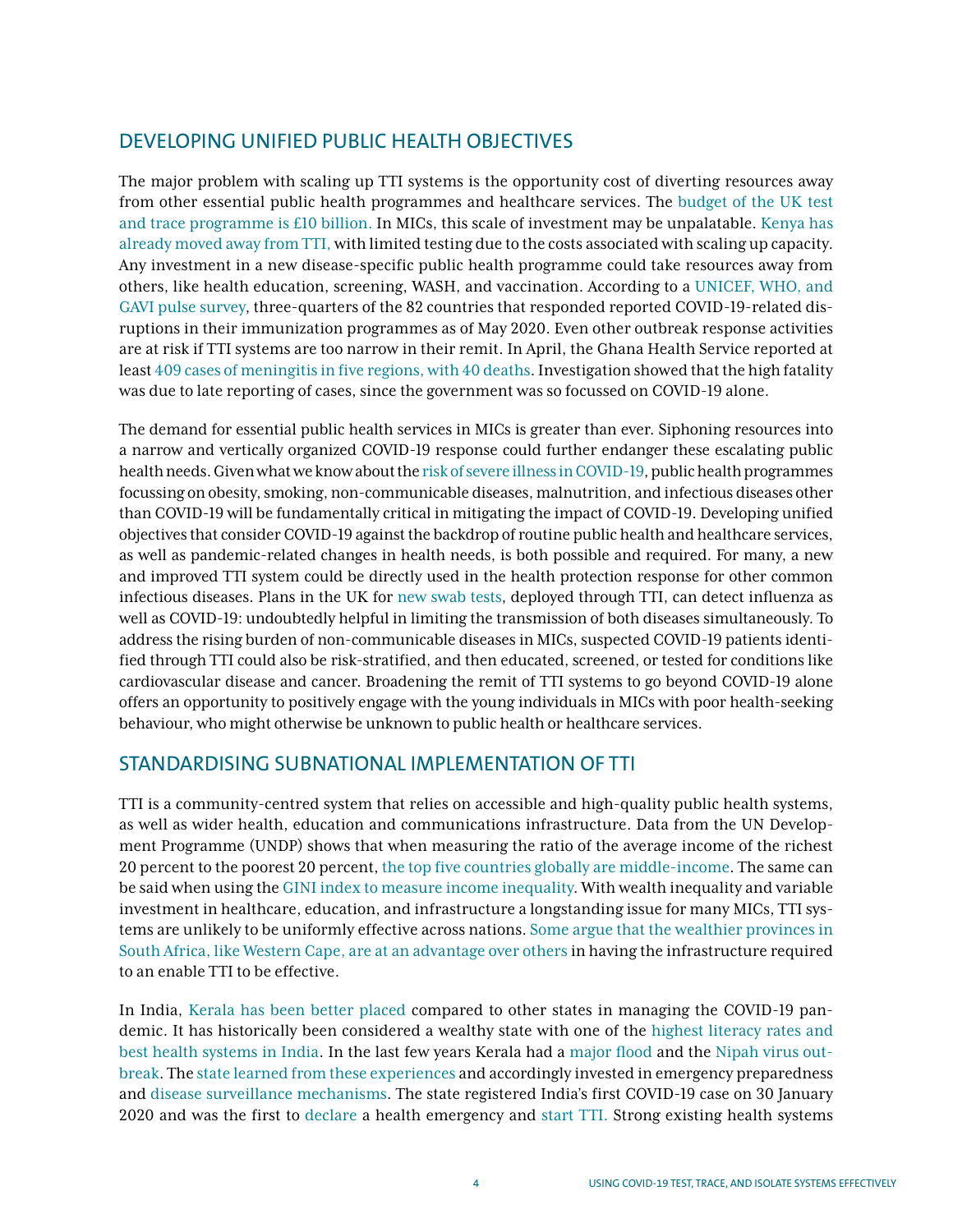(both primary and secondary care) as well as widespread community participation have been vital in facilitating the success of TTI in Kerala. The state of Bihar on the other hand is [historically one of the](https://www.worldbank.org/en/news/feature/2010/03/10/bihar-indias-poorest-state-begins-to-turn-around)  [poorest in India,](https://www.worldbank.org/en/news/feature/2010/03/10/bihar-indias-poorest-state-begins-to-turn-around) with a relatively weak health system. Since 1995, Bihar state has encountered disease outbreaks like acute encephalitis syndrome in Muzaffarpur and [annual floods](https://en.wikipedia.org/wiki/Floods_in_Bihar). Despite this, there has been relatively [limited application of this learning](https://www.ncbi.nlm.nih.gov/pmc/articles/PMC5644291/) to strengthen disease surveillance, emergency preparedness, and [health system infrastructure and governance.](https://science.thewire.in/health/covid-19-why-does-bihars-public-healthcare-system-struggle-so/) Bihar has therefore struggled to put in place an effective [TTI](https://scroll.in/article/968202/as-covid-19-cases-surge-bihars-health-system-collapses-and-vip-culture-makes-things-worse) system and is now at risk of encountering a [tsunami of COVID infections](https://www.bbc.com/news/world-asia-india-53527094).

The long-term sustainability of TTI will depend upon successful implementation in all regions, not just the most affluent. This will require national coordination and targeted investment in health system strengthening, emergency preparedness, disease surveillance, and public health education. Without this broad and concerted effort, TTI systems are likely to fail in some regions and succeed in others: magnifying large existing health inequalities in MICs that have [already been deeply exploited by COVID-19.](https://www.health.org.uk/news-and-comment/blogs/emerging-evidence-on-health-inequalities-and-covid-19-may-2020)

# OPTIMISING THE TTI SYSTEM

Table 1 displays the various factors involved in optimising each component of a TTI system, with discussion below.

| <b>Test</b>                                                                                                                                                                                                                                                                                              | <b>Trace</b>                                                                                                                                                                                                                                                  | <b>Isolate</b>                                                                                                                                                                                                              |
|----------------------------------------------------------------------------------------------------------------------------------------------------------------------------------------------------------------------------------------------------------------------------------------------------------|---------------------------------------------------------------------------------------------------------------------------------------------------------------------------------------------------------------------------------------------------------------|-----------------------------------------------------------------------------------------------------------------------------------------------------------------------------------------------------------------------------|
| Eligibility: standardized criteria<br>for testing and prioritisation<br>based on strategic goals (e.g. vul-<br>nerable populations, healthcare<br>workers)                                                                                                                                               | Public health workforce: recruit<br>contact tracers or community health<br>workers, train to identify cases and<br>contacts as well as provide public<br>health guidance and decision-mak-<br>ing, with adequate access to PPE and<br>professional incentives | <b>Environment:</b> increase<br>financial protection and ensure<br>targeted housing/humanitarian<br>support for effective isolation<br>and quarantine in high-risk<br>populations                                           |
| Acceptability: minimise social<br>stigma associated with a positive<br>test and improve engagement<br>with communities sceptical of<br>modern medical practice                                                                                                                                           | Technology: invest in scaling up<br>mobile technology to help iden-<br>tify unknown contacts in densely<br>populated areas and integrate with<br>manual tracing systems                                                                                       | Monitoring: encourage and<br>monitor compliance to iso-<br>lation measures e.g. through<br>employers, community<br>engagement, and feedback<br>mechanisms                                                                   |
| Turnaround time: invest in rap-<br>id diagnostic tests where avail-<br>able, consider pooled testing,<br>and invest in infrastructure to<br>support the transport of speci-<br>mens across large areas/remote<br>terrain, the laboratory process-<br>ing of specimens, and rapid<br>reporting of results | Communications: clear, standard-<br>ized advice on actions after identified<br>as contact and regularly updated<br>guidance for all affected sectors/em-<br>ployers                                                                                           | Legislation: use of legislation<br>where required to enforce<br>disease control measures, but<br>with unambiguous triggers<br>and systems of accountability<br>to prevent abuse and promote<br>public trust in institutions |
| Affordability: minimise out-of-<br>pocket payments for tests, with<br>government to cover costs for<br>those at risk of catastrophic ex-<br>penditure, and ensure quality of<br>test offered is not based on price                                                                                       | Public trust and participation:<br>encourage data sharing and<br>strengthen confidence in local public<br>health institutions through com-<br>munity engagement, clear public<br>health messaging, protecting privacy,<br>accountability, and transparency    |                                                                                                                                                                                                                             |

## **Table 1. Optimising the components of test and trace systems in MICs**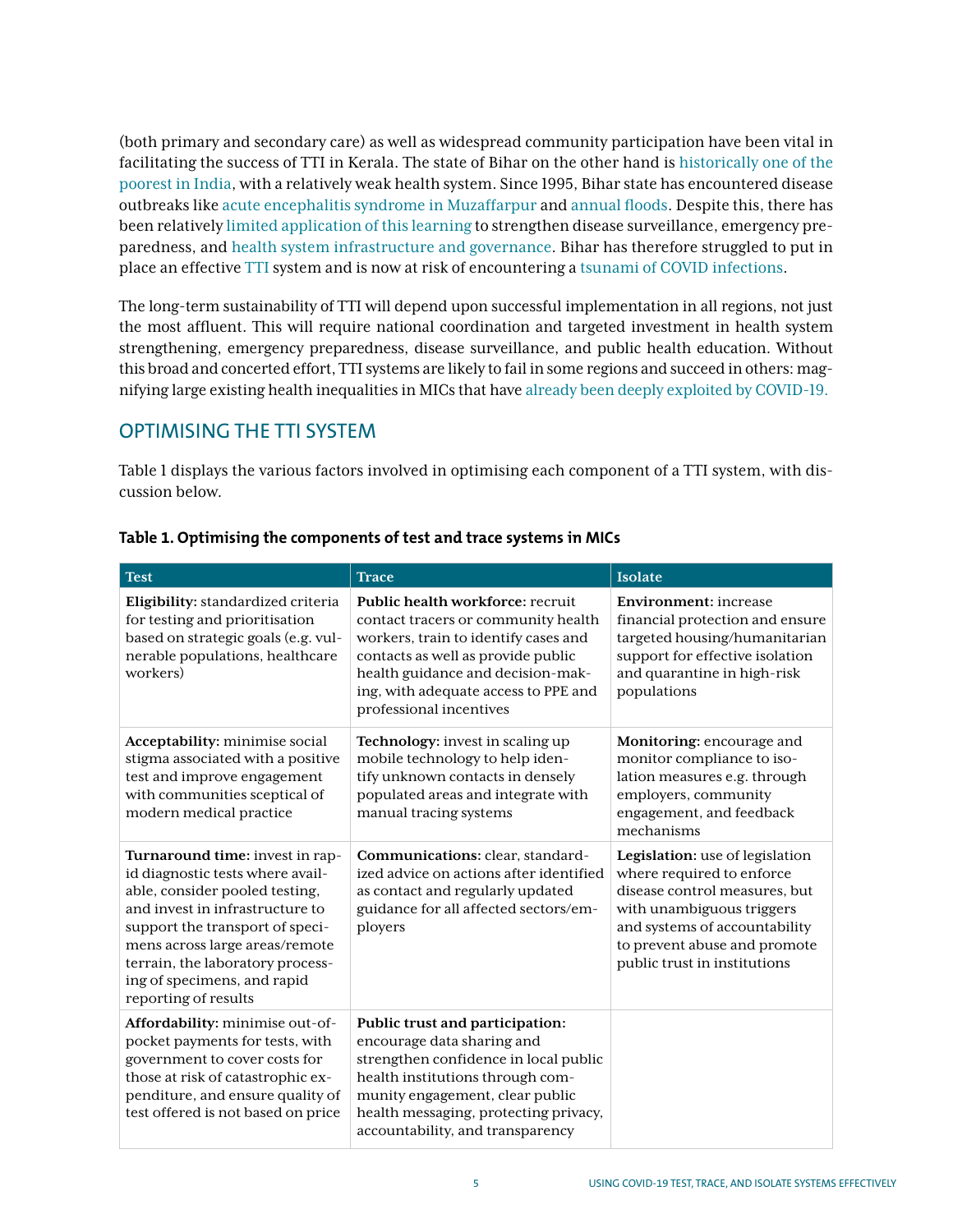#### **Test**

[Two key tests have emerged in the pandemic](https://openknowledge.worldbank.org/handle/10986/33583): the PCR assay, which identifies current infection through detecting viral RNA, and the antibody test, which detects antibodies that are created from an immune response to previous infection. For the purposes of TTI and with limited knowledge on the role of antibodies in long-term immunity, expanding PCR capacity has been the cornerstone of pandemic response in high-income countries. Shortages in PCR testing have been observed in most MICs. At the end of May, South Africa faced a backlog of more than [96,000 unprocessed cases](https://www.reuters.com/article/us-health-coronavirus-safrica-testkits/south-african-firm-aims-to-plug-covid-19-test-kits-shortage-as-virus-spreads-idUSKBN24014O) awaiting coronavirus tests, according to the health ministry.

One possible solution to limited PCR testing capacity is [pooled sampling such as that seen in Ghana.](https://www.un.org/africarenewal/news/pooling-samples-boosts-ghana%E2%80%99s-covid-19-testing) Instead of testing one person at a time, samples from multiple individuals are put together and tested as one pool. Each pool has 10 samples and 100 pools are tested at a time. If the pooled test comes back negative, everyone in the pool is declared negative. But if it is positive, each member of the pool is then retested individually. This approach enabled test [turnaround times to come down from around six](https://www.un.org/africarenewal/news/pooling-samples-boosts-ghana%E2%80%99s-covid-19-testing)  [days to just two](https://www.un.org/africarenewal/news/pooling-samples-boosts-ghana%E2%80%99s-covid-19-testing). For MICs, pooled testing could therefore increase the impact of TTI when the prevalence of COVID-19 is low. In India, a PCR test positivity rate of over 5 percent is the threshold at which [guidance from the Indian Council for Medical Research \(ICMR\)](https://www.thehindu.com/sci-tech/health/the-hindu-explains-institutions-may-save-money-and-time-with-pool-testing-protocols/article31935474.ece) considers the prevalence of COVID-19 to be too high for this strategy to be useful.

Another method to reduce lengthy turnaround times and increase the availability of testing in MICs is through [rapid diagnostic tests \(RDTs\).](https://www.cgdev.org/publication/indias-covid-19-testing-capacity-must-grow-factor-10-heres-how-can-happen) RDTs can be deployed at a local level, with rapid results at a low cost. Although emerging RDTs have mostly failed to meet quality standards, there are some that have shown promising results. For instance, the [SD BioSensor Rapid Antigen Test](https://www.accessdata.fda.gov/cdrh_docs/presentations/maf/maf3274-a001.pdf) displays reasonably high sensitivity across different studies, and is one of the two rapid antigen tests currently approved by the Indian ICMR.

In recognition of testing shortages and the subsequent impact on the rest of the TTI system, there have been calls for suspected COVID-19 cases, diagnosed clinically in the community or in hospital, to [form part of TTI systems](https://www.bmj.com/content/370/bmj.m3055). Tracing the contacts of suspected cases (rather than confirmed) can be much quicker and therefore more effective for disease control, since individuals are thought to be most infectious around the [time of symptom onset](https://www.cdc.gov/coronavirus/2019-ncov/hcp/duration-isolation.html). The major risk of such systems built around syndromic surveillance is that they can lead to unnecessary isolation, anxiety, and testing, since many will be incorrectly identified as close contacts. This strategy would be particularly inefficient as the background incidence of similar acute respiratory infections (such as influenza) increases, and the prevalence of COVID-19 falls. It could, however, be a valuable tool for MICs attempting to operate a TTI system in the peak of an epidemic.

Unlike in most high-income countries, the [majority of tests have been completed in the private sector](https://sacoronavirus.co.za/2020/06/28/update-on-covid-19-28th-june-2020/)  [in South Africa](https://sacoronavirus.co.za/2020/06/28/update-on-covid-19-28th-june-2020/). With the [global economic downturn arising from COVID-19,](https://www.bbc.co.uk/news/business-51706225) cost remains an important barrier to testing where public sector capacity and insurance schemes are limited. Out-of-pocket expenditure as a percentage of all health expenditure in [Nigeria was 77.2 percent in 2017,](https://data.worldbank.org/indicator/SH.XPD.OOPC.CH.ZS?most_recent_value_desc=true) one of the highest levels in the world. High pre-existing out-of-pocket health expenditures in MICs combined with the catastrophic economic fallout of the pandemic in vulnerable low-income populations puts COVID-19 testing at risk. Many may prioritise saving for expensive treatment over testing in an early stage of illness. Out-of-pocket expenditure can be minimised through state regulation of the private sector, as in India, where [private diagnostic providers were capped at Rs 4500 per test.](https://www.livemint.com/news/india/icmr-mulls-cap-on-covid-19-test-charges-at-private-hospitals-diagnostic-centres-11593948676963.html)) Chile similarly established a [maximum cost of USD 30](https://www.oecd.org/coronavirus/policy-responses/covid-19-in-latin-america-and-the-caribbean-an-overview-of-government-responses-to-the-crisis-0a2dee41/) for the COVID-19 test in private healthcare facilities. Whether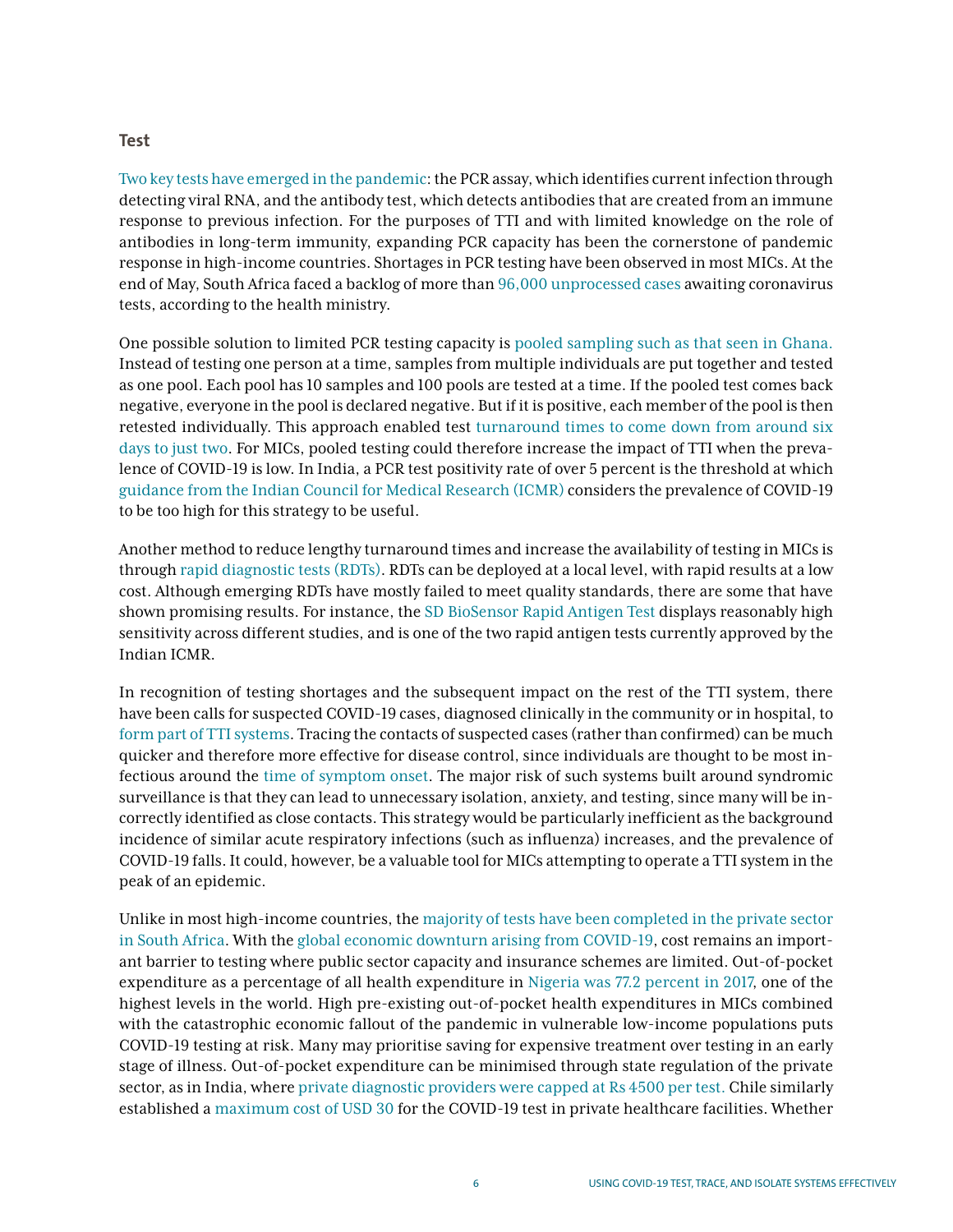through engaging the private sector or expanding public sector services, financial barriers to testing must be minimised for TTI systems to function across MIC populations.

In addition to financial barriers, governments must reduce the social barriers associated with COVID-19 [that can act as a barrier to testing](https://erj.ersjournals.com/content/early/2020/06/25/13993003.02461-2020). Social stigma, discrimination, and exclusion have been described in detail in other infectious diseases (e.g., tuberculosis, HIV/AIDS) and COVID-19 has been no different. In March, WHO stated, ["some healthcare workers may unfortunately experience avoid](https://www.thelancet.com/pdfs/journals/laninf/PIIS1473-3099(20)30498-9.pdf)[ance by their family or community owing to stigma or fear."](https://www.thelancet.com/pdfs/journals/laninf/PIIS1473-3099(20)30498-9.pdf) [A COVID-19 survivor in Harare, Zimbabwe](https://www.thelancet.com/pdfs/journals/laninf/PIIS1473-3099(20)30498-9.pdf)  [was surprised](https://www.thelancet.com/pdfs/journals/laninf/PIIS1473-3099(20)30498-9.pdf) when the road in front of his house was named "corona road" and some avoided it fearing the possibility of infection.

The concern of being discriminated against, and resulting delays in testing, can lead to two hazardous clinical and public health consequences: [delayed presentation of symptomatic patients to healthcare](https://www.aimspress.com/fileOther/PDF/MBE/mbe-17-03-149.pdf)  [services and under-detection of infectious individuals](https://www.aimspress.com/fileOther/PDF/MBE/mbe-17-03-149.pdf) (resulting in increased viral transmission to susceptible contacts). People with greater personal resources (income, education, social support) and good mental health [have been shown to be less likely to stigmatise.](https://www.ncbi.nlm.nih.gov/pmc/articles/PMC1470501/) Education, clear and honest communication, and the use of non-discriminatory language [have the potential to significantly reduce the](https://read.dukeupress.edu/jhppl/article/doi/10.1215/03616878-8641506/165291/The-Emergence-of-COVID-19-in-the-U-S-A-Public)  [social stigma related to COVID-19,](https://read.dukeupress.edu/jhppl/article/doi/10.1215/03616878-8641506/165291/The-Emergence-of-COVID-19-in-the-U-S-A-Public) minimise barriers to testing, and thereby improve the utility of TTI systems.

### **Trace**

Countries have taken different approaches in where the responsibility for contact tracing lies. In Norway, GPs rather than local public health teams are responsible for tracing contacts of confirmed COVID-19 cases. For MICs, community health workers (CHWs) are often the first point of contact for vulnerable and underserved populations. CHWs often conduct contract tracing and support isolation: robust networks of [CHWs may be one of the many reasons why some countries were initially successful](https://www.newyorker.com/news/news-desk/what-african-nations-are-teaching-the-west-about-fighting-the-coronavirus)  [in mitigating the spread](https://www.newyorker.com/news/news-desk/what-african-nations-are-teaching-the-west-about-fighting-the-coronavirus) of COVID-19. In many high-income countries contact tracing is largely done remotely via telephone and email. Large cities in MICs are rife with informal settlements and sparsely populated rural areas that lack an adequate communications infrastructure. Local teams with "feet on the ground" are essential.

Because of this reliance on community presence, personal protective equipment (PPE) is critical for the effective expansion of TTI systems in MICs. PPE deficits have affected all health workers, but recent evidence suggests [CHWs have been disproportionately affected d](https://www.cgdev.org/publication/protecting-community-health-workers-ppe-needs-and-recommendations-policy-action)ue, in large part, to their incomplete integration within national health systems. Beyond PPE, providing allowances for housing and transport, equal training opportunities, adequate salaries (paid on time and for a broad range of services) and awards in high-profile public events [have been shown to contribute to better recruitment](https://www.ncbi.nlm.nih.gov/pmc/articles/PMC7292038/)  [and retention of CHWs](https://www.ncbi.nlm.nih.gov/pmc/articles/PMC7292038/).

Automated digital tools can help to identify the unknown contacts of those with COVID-19, thereby bolstering manual contact tracing efforts. [Digital proximity-tracking tools, although useful, will be](https://www.idinsight.org/reports-2/using-digital-contact-tracing-tools-to-reduce-the-spread-of-covid-19)  [insufficient](https://www.idinsight.org/reports-2/using-digital-contact-tracing-tools-to-reduce-the-spread-of-covid-19) as a lone tool in MICs, with large numbers of people who lack access to mobiles and Internet. [Aaroyga Setu in India](https://www.indiatoday.in/technology/news/story/aarogya-setu-now-world-s-most-downloaded-covid-19-tracking-app-1701273-2020-07-16) has had approximately 130 million downloads to date, representing only around 10 percent of the Indian population. Mobile phone coverage aside, manual contact tracing that involves members of the public speaking to local public health teams can be more effective than other methods. [Researchers from the University of Oxford](https://www.thelancet.com/journals/laninf/article/PIIS1473-3099(20)30457-6/fulltext) found that app-based tracing achieved a 44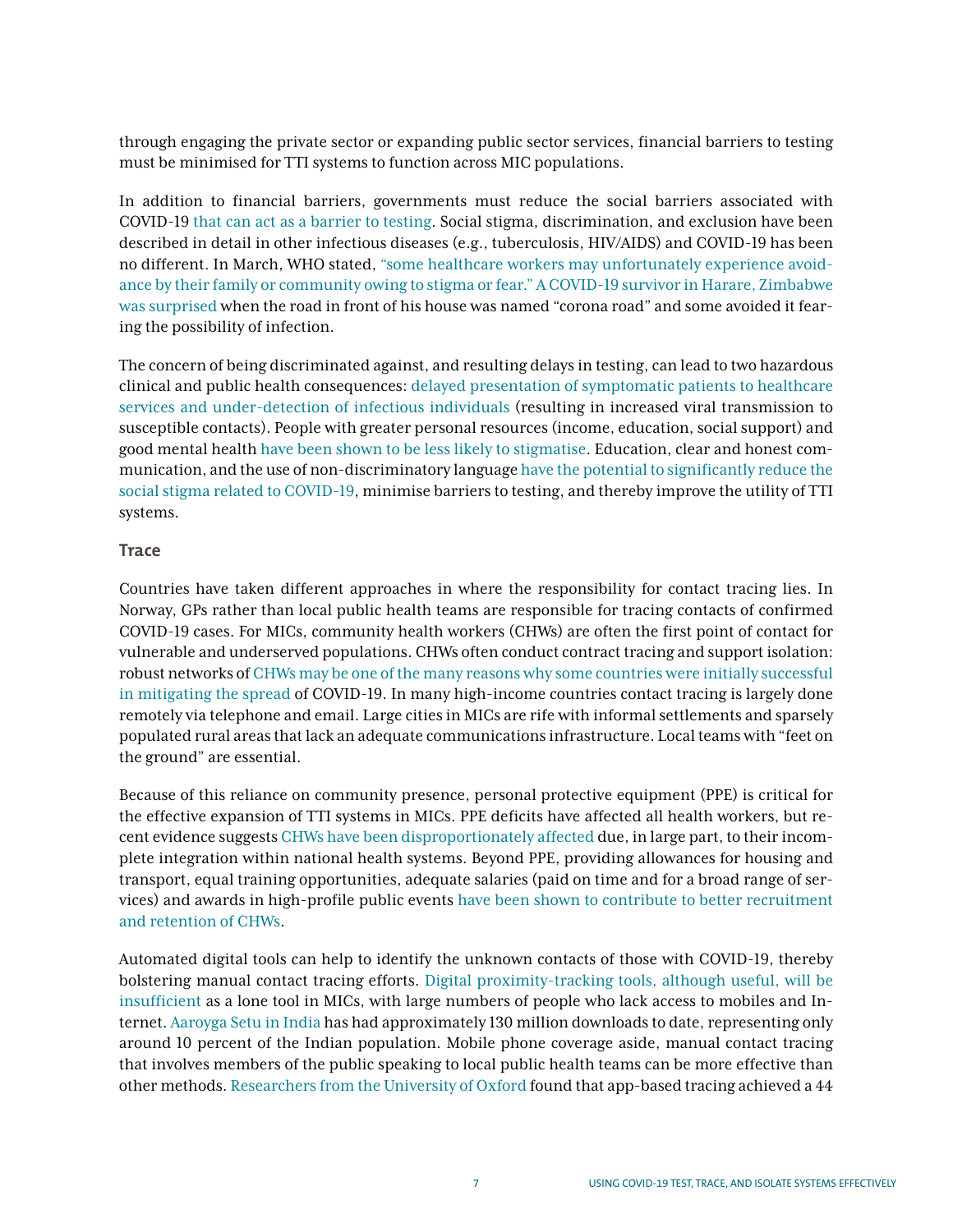percent reduction in transmission, whereas manual tracing reduced transmission by 61 percent, on the assumption that 53 percent of the population would use the contact tracing app.

Community buy-in is a prerequisite for effective contact tracing, which relies on individuals voluntarily providing detailed information on their previous movements and interactions. A mixed-methods study with key informant interviews from the EVD outbreak in West Africa found that [effective](https://www.mendeley.com/catalogue/fdd168a8-4755-3c25-aa61-0d8c33e05268/)  [contact tracing was restricted due to a lack of community trust and concealing of exposure informa](https://www.mendeley.com/catalogue/fdd168a8-4755-3c25-aa61-0d8c33e05268/)[tion.](https://www.mendeley.com/catalogue/fdd168a8-4755-3c25-aa61-0d8c33e05268/) [Public trust in the UK COVID-19 test and trace system is variable](https://www.independentsage.org/wp-content/uploads/2020/06/IndependentSAGE-report-4.pdf) and challenged by concerns about data security, confidentiality, and a lack of public consultation and input. [Qualitative research](https://www.prnewswire.com/news-releases/new-report-governments-should-address-devastating-impact-of-covid-19-on-communities-of-color-with-focused-contact-tracing-campaigns-community-engagement-301106621.html)  [in ethnic minority groups](https://www.prnewswire.com/news-releases/new-report-governments-should-address-devastating-impact-of-covid-19-on-communities-of-color-with-focused-contact-tracing-campaigns-community-engagement-301106621.html) suggests that they are more likely to participate if the effort has been promoted, endorsed, and reinforced by trusted community leaders, and if the messages are empowering and engender a sense of agency and self-determination. [Effective government-citizen cooperation,](https://www.aspistrategist.org.au/vietnams-low-cost-covid-19-strategy/)  [communication, and public education](https://www.aspistrategist.org.au/vietnams-low-cost-covid-19-strategy/) have been at the core of the aggressive and successful contact tracing efforts seen thus far in Vietnam. Coordinated efforts must involve local authorities, businesses, voluntary organizations, and faith leaders to educate and engage citizens, in turn increasing the impact of TTI systems.

#### **Isolate**

Those cases and/or contacts identified as requiring isolation must be in an environment where it is incentivised. Some of the largest local [outbreaks in high-income countries have been associated with](https://www.bbc.co.uk/news/53137613)  [meat-packing factories](https://www.bbc.co.uk/news/53137613) where employees did not promptly isolate, due to the risk of losing money or their job altogether. Given the size of the manufacturing industry in MICs, the dearth of pay protection, and the economic pressure to keep businesses open, outbreaks in workplaces are a serious concern. [Legislation to protect against this has emerged in some countries](https://www.natlawreview.com/article/brazil-and-india-act-to-protect-employers-and-employees-during-covid-19-pandemic), including Brazil, where federal provisional measures, including Provisional Measures (MPs) 936 and 927 have been instituted to socialize the idea that employers may seek to reduce employees' pay in exchange for greater job security. MP-936 allows salary and hours reductions for up to a 90-day period as well as the suspension of employment agreements (e.g., furlough) for a period of up to 60 days. MP-927 authorizes the use of unused paid leave and holidays still being accrued. India has enacted even stricter legislation through the Disaster Management Act (2005). Orders prohibit employers from terminating employees during lockdown or reducing their wages. But with [India only committing \\$22 billion,](https://www.theigc.org/wp-content/uploads/2020/04/Vazirelli-2020-policy-brief.pdf) or less than 1 percent of its GDP, to its COVID-19 relief fund, it is unclear whether small and medium-sized businesses will have the support they need to meet these new requirements.

Aside from conditions at work, those at home can also fuel the spread of COVID-19. On average, [house](https://www.un.org/en/development/desa/population/publications/pdf/ageing/household_size_and_composition_around_the_world_2017_data_booklet.pdf)[holds in low- and middle-income countries are larger than in high-income countries and more mul](https://www.un.org/en/development/desa/population/publications/pdf/ageing/household_size_and_composition_around_the_world_2017_data_booklet.pdf)[tigenerational](https://www.un.org/en/development/desa/population/publications/pdf/ageing/household_size_and_composition_around_the_world_2017_data_booklet.pdf), with "joint families" being the norm in some countries. Poverty is also an important driver of disease transmission, and [MICs house the majority of world's poor](https://www.worldbank.org/en/country/mic/overview): often in densely populated urban and peri-urban slums. Dharavi, a sprawling slum in the heart of Mumbai, contains 650,000 people spread over just 2.5 square kilometres, with 8 to 10 people living together in tiny 100 squarefoot dwellings. Despite the first case occurring in April, only [80 deaths occurred by the end of June](https://www.bbc.co.uk/news/world-asia-india-53133843). In large part this was thanks to an aggressive test and trace strategy, supported by community isolation facilities for those testing positive and close contacts (over 10,000 people) as well as humanitarian support through free food rations. Institution-based isolation (rather than household) was a fundamental aspect of the success observed in both Dharavi and China. [A recent modelling study published](https://www.thelancet.com/pdfs/journals/lancet/PIIS0140-6736(20)31016-3.pdf)  [in the Lancet](https://www.thelancet.com/pdfs/journals/lancet/PIIS0140-6736(20)31016-3.pdf) found that home-based isolation causes an 8-day delay in the epidemic peak (and a reduction of 7,100 cases), whereas institution-based isolation leads to an 18-day delay in the epidemic